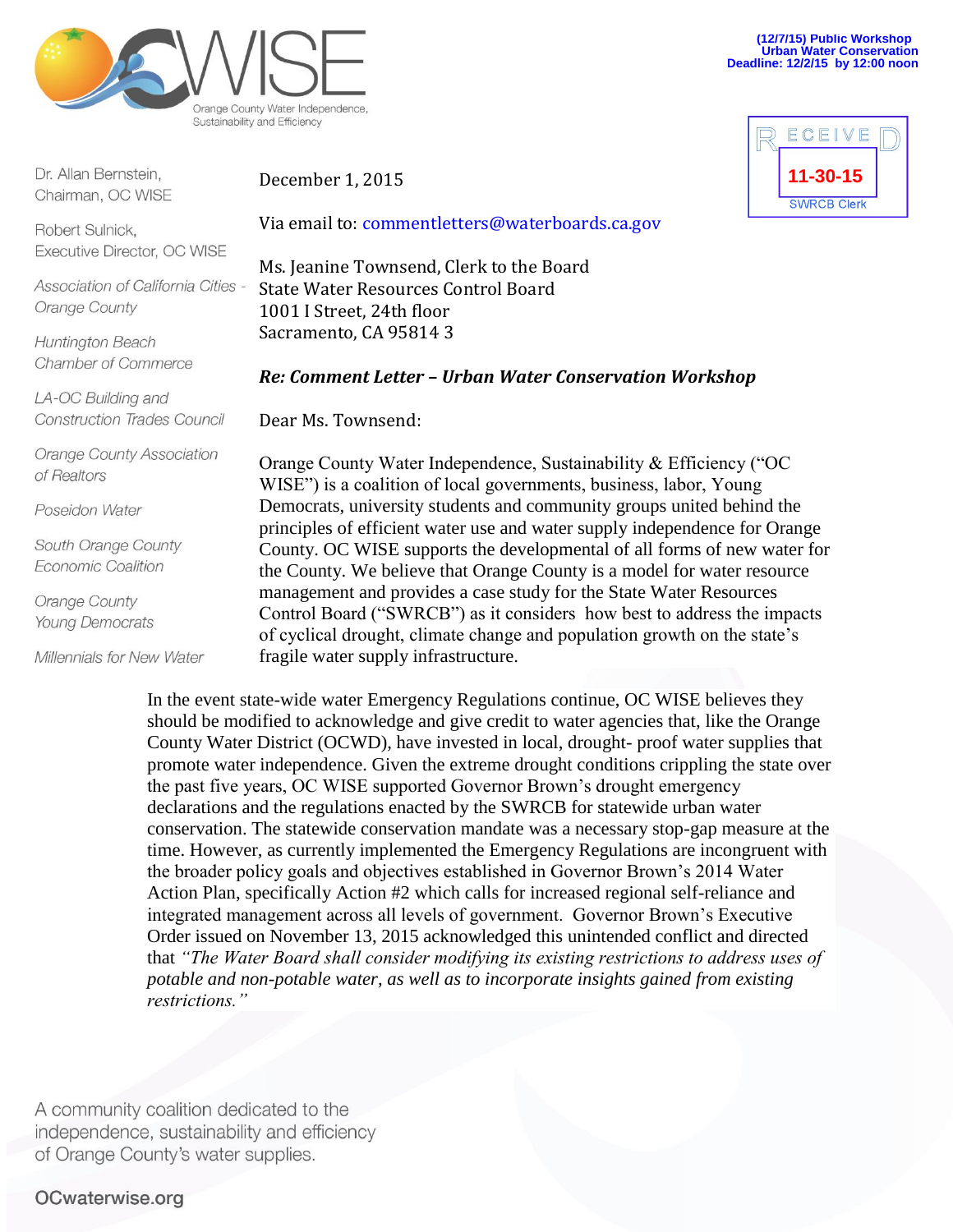

Dr. Allan Bernstein, Chairman, OC WISE

Robert Sulnick, Executive Director, OC WISE

Association of California Cities -Orange County

Huntington Beach Chamber of Commerce

LA-OC Building and **Construction Trades Council** 

**Orange County Association** of Realtors

Poseidon Water

South Orange County Economic Coalition

Orange County **Young Democrats** 

Millennials for New Water

Should the Emergency Regulations continue, OC WISE believes it is essential they be modified to acknowledge and give credit to those water agencies , that have invested in local, drought-sustainable water supplies (i.e. potable reuse and desalination supplies) that enhance water supply reliability and reduce demand on environmentally constrained sources like the Sacramento San Juaquin Bay Delta ("Delta").These drought sustainable supplies should be allowed a credit from a retail water agencies conservation reduction target thereby adjusting its conservation standard.

#### **Governor Brown's 2014 Water Action Plan**

Governor Brown's Plan includes Action #2 - INCREASE REGIONAL SELF-RELIANCE AND INTEGRATED WATER MANAGEMENT ACROSS ALL LEVELS OF GOVERNMENT.The description of Action #2 states that *"ensuring water security at the local level includes efforts to conserve and use water more efficiently, to protect or create habitat for local species, to recycle water for reuse, to capture and treat stormwater for reuse, and to remove salts and contaminants from brackish or contaminated water or from seawater."* Governor Brown's Water Action Plan goes on to state that *"the administration will review and propose measures to streamline permitting for local projects that make better use of local water supplies such as recycling, stormwater capture, and desalination of brackish and seawater."*

## **Orange County's Local Water Supply Initiatives**

Orange County water agencies have already invested hundreds of millions of dollars in local drought sustainable water supplies in order to establish regional water supply selfreliance. Without those supplies the current conditions would be much more severe. Moving forward, the implementation of the goals, objectives and actions found in the Governor's Water Action Plan will be critical to the state's ability to overcome cyclical drought and prepare for climate change. The steps outlined in the Governor's plan are exactly the initiatives Orange County has undertaken for the past decade.

Orange County has the benefit of a large groundwater basin. In 1933 the Orange County Water District ("District") was formed by a special act of the California State Legislature to protect Orange County's rights to water in the Santa Ana River, which provides the main source of water for the County's groundwater basin. The District manages the groundwater basin that provides reliable, high quality groundwater to 19 municipal and special water districts that serve 2.4 million customers in north and central Orange County. However,

A community coalition dedicated to the independence, sustainability and efficiency of Orange County's water supplies.

## OCwaterwise.org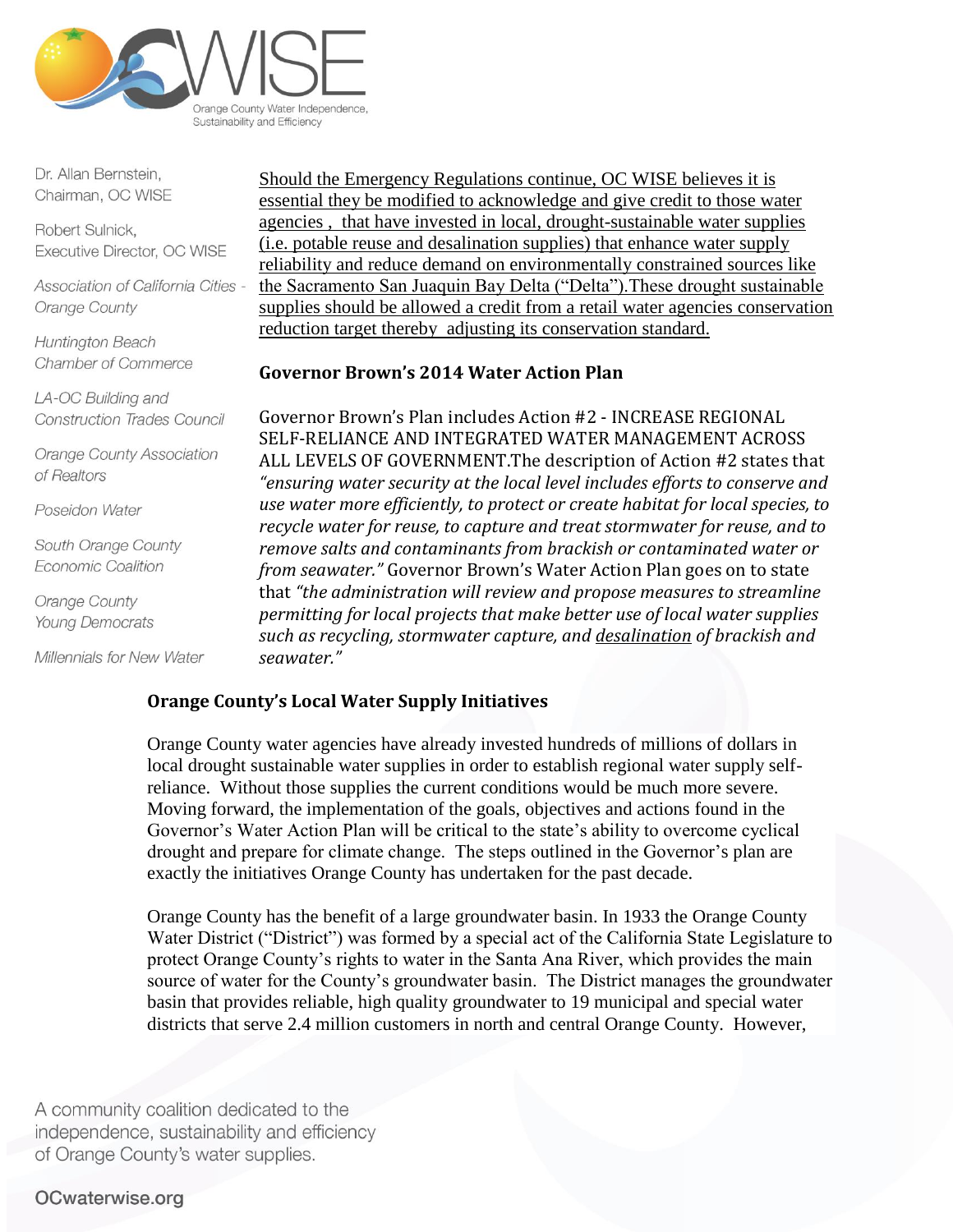

Dr. Allan Bernstein, Chairman, OC WISE

Robert Sulnick. Executive Director, OC WISE

Association of California Cities -Orange County

Huntington Beach Chamber of Commerce

LA-OC Building and **Construction Trades Council** 

**Orange County Association** of Realtors

Poseidon Water

South Orange County Economic Coalition

Orange County **Young Democrats** 

Millennials for New Water

the groundwater basin does not serve South Orange County, and as a result the county as a whole must import approximately 50% of its water supply for 3.1 million residents.

Since 2008, the District has operated the Groundwater Replenishment System ("GWRS") – the world's largest water purification system for indirect potable reuse. After initially producing 70 million gallons of highquality water every day, GWRS today can produce up to 103,000 acre feet (AF) and plans are in the works for a final expansion to 130,000 acre feet. Orange County has also been a leader when it comes to water conservation, and urban suppliers throughout the County are meeting the SWRCB's conservation mandates targets. In fact, Orange County's water consumption is lower today than it was in 1989, notwithstanding an over 20% increase in population since that period of time.

Water recycling and conservation are essential, but alone they are insufficient to meet current demand within Orange County. The region's significant investment in these innovative water management strategies, coupled with the District's ongoing management of the groundwater basin, only provides for about 50% of the current water demand within the County during normal rainfall years, less during drought conditions.

In May 2015, the District's Board of Directors voted to approve a Water Reliability Agreement Term Sheet for the purchase of 50 million gallons per day (56,000 acre feet per year) of drinking water from the proposed Huntington Beach Desalination Project.A smaller desalination plant is also planned in South Orange County at Doheny Beach. Water from the Huntington Beach Desalination Project coupled with the final expansion of GWRS alone will provide Orange County with an additional 87,000 acrefeet per year of drought-sustainable water. These new sources of sustainable water supply would reduce the region's dependence on imported water sources from Northern California and the Colorado River that are vulnerable to drought, climate change, natural disasters and regulatory restrictions.

In closing, we hope the State Water Board will carefully consider the investments currently made and planned for the future by Orange County. OC WISE is advocating that should the Emergency Regulations continue that they be modified to acknowledge and give credit to water agencies that have invested in local, droughtsustainable water supplies that enhance water supply self-reliance.

A community coalition dedicated to the independence, sustainability and efficiency of Orange County's water supplies.

# OCwaterwise.org